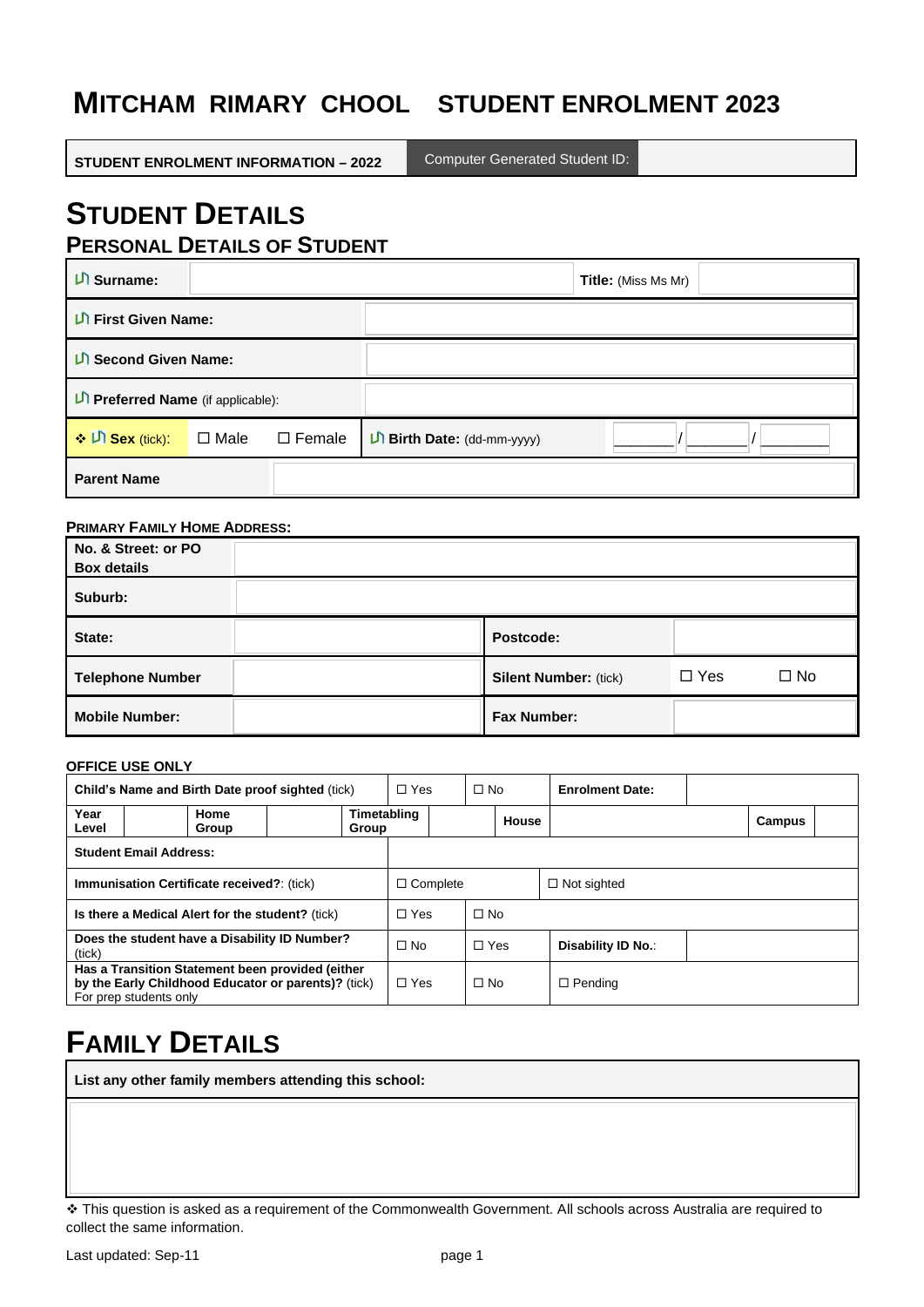## **PRIMARY FAMILY DETAILS**

NOTE: The 'PRIMARY' Family is: "the family or parent the student mostly lives with". Additional and Alternative family forms are available from the school if this is required. These additional forms are designed to cater for varying family circumstances. As the School Start Bonus will be sent to the 'Primary Carer' of Prep and Year 7 students, it is imperative that the legal surname, legal first name and legal second name are recorded.

### **ADULT A DETAILS (PRIMARY CARER):**

### **ADULT B DETAILS:**

| $\square$ Male<br>Sex (tick):                                                                                                                                                                                                                                                                                                                                                                                                                                                                                                                                                                             | $\Box$ Female                                                                                                                                                                                                                                                                                        | Sex (tick):                                                                                                                                                                                                                                                                                                                            | $\Box$ Male                                                                                                                          | $\Box$ Female |           |  |
|-----------------------------------------------------------------------------------------------------------------------------------------------------------------------------------------------------------------------------------------------------------------------------------------------------------------------------------------------------------------------------------------------------------------------------------------------------------------------------------------------------------------------------------------------------------------------------------------------------------|------------------------------------------------------------------------------------------------------------------------------------------------------------------------------------------------------------------------------------------------------------------------------------------------------|----------------------------------------------------------------------------------------------------------------------------------------------------------------------------------------------------------------------------------------------------------------------------------------------------------------------------------------|--------------------------------------------------------------------------------------------------------------------------------------|---------------|-----------|--|
| Title: (Ms, Mrs, Mr, Dr etc)                                                                                                                                                                                                                                                                                                                                                                                                                                                                                                                                                                              |                                                                                                                                                                                                                                                                                                      | Title: (Ms, Mrs, Mr, Dr etc)                                                                                                                                                                                                                                                                                                           |                                                                                                                                      |               |           |  |
| <b>Legal Surname:</b>                                                                                                                                                                                                                                                                                                                                                                                                                                                                                                                                                                                     |                                                                                                                                                                                                                                                                                                      | Legal Surname:                                                                                                                                                                                                                                                                                                                         |                                                                                                                                      |               |           |  |
| <b>Legal First Name:</b>                                                                                                                                                                                                                                                                                                                                                                                                                                                                                                                                                                                  |                                                                                                                                                                                                                                                                                                      | <b>Legal First Name:</b>                                                                                                                                                                                                                                                                                                               |                                                                                                                                      |               |           |  |
| What is Adult A's occupation?                                                                                                                                                                                                                                                                                                                                                                                                                                                                                                                                                                             |                                                                                                                                                                                                                                                                                                      | What is Adult B's occupation?                                                                                                                                                                                                                                                                                                          |                                                                                                                                      |               |           |  |
| Who is Adult A's employer?                                                                                                                                                                                                                                                                                                                                                                                                                                                                                                                                                                                |                                                                                                                                                                                                                                                                                                      | Who is Adult B's employer?                                                                                                                                                                                                                                                                                                             |                                                                                                                                      |               |           |  |
| In which country was Adult A born?                                                                                                                                                                                                                                                                                                                                                                                                                                                                                                                                                                        |                                                                                                                                                                                                                                                                                                      | In which country was Adult B born?                                                                                                                                                                                                                                                                                                     |                                                                                                                                      |               |           |  |
| $\Box$ Australia<br>$\Box$ Other (please specify):                                                                                                                                                                                                                                                                                                                                                                                                                                                                                                                                                        |                                                                                                                                                                                                                                                                                                      | $\Box$ Australia                                                                                                                                                                                                                                                                                                                       | $\Box$ Other (please specify):                                                                                                       |               |           |  |
| ❖ ID Does Adult A speak a language other than<br>English at home? (If more than one language is spoken at<br>home, indicate the one that is spoken most often.) (tick)<br>No, English only<br>□<br>Yes (please specify):<br>□<br>Please indicate any additional<br>languages spoken by Adult A:                                                                                                                                                                                                                                                                                                           |                                                                                                                                                                                                                                                                                                      | Does Adult B speak a language other than<br>English at home? (If more than one language is spoken at<br>home, indicate the one that is spoken most often.) (tick)<br>No, English only<br>□<br>Yes (please specify):<br>⊡<br>Please indicate any additional<br>languages spoken by Adult B:                                             |                                                                                                                                      |               |           |  |
| Is an interpreter required? (tick)                                                                                                                                                                                                                                                                                                                                                                                                                                                                                                                                                                        | $\Box$ Yes<br>$\Box$ No                                                                                                                                                                                                                                                                              | Is an interpreter required? (tick)                                                                                                                                                                                                                                                                                                     |                                                                                                                                      | $\Box$ Yes    | $\Box$ No |  |
| <b>What is the highest year of primary or secondary</b><br>school Adult A has completed? (tick one) (For persons who<br>have never attended school, mark 'Year 9 or equivalent or below'.)<br>$\Box$ Year 12 or equivalent<br>$\Box$ Year 11 or equivalent<br>$\Box$ Year 10 or equivalent<br>$\Box$ Year 9 or equivalent or below                                                                                                                                                                                                                                                                        |                                                                                                                                                                                                                                                                                                      | <b>V</b> What is the highest year of primary or secondary ↓<br>school Adult B has completed? (tick one) (For persons who<br>have never attended school, mark 'Year 9 or equivalent or below'.)<br>$\Box$ Year 12 or equivalent<br>$\Box$ Year 11 or equivalent<br>$\Box$ Year 10 or equivalent<br>$\Box$ Year 9 or equivalent or below |                                                                                                                                      |               |           |  |
| <b>What is the level of the highest qualification the Adult</b>                                                                                                                                                                                                                                                                                                                                                                                                                                                                                                                                           |                                                                                                                                                                                                                                                                                                      | What is the level of the highest qualification the                                                                                                                                                                                                                                                                                     |                                                                                                                                      |               |           |  |
| A has completed? (tick one)                                                                                                                                                                                                                                                                                                                                                                                                                                                                                                                                                                               |                                                                                                                                                                                                                                                                                                      | Adult B has completed? (tick one)                                                                                                                                                                                                                                                                                                      |                                                                                                                                      |               |           |  |
| $\Box$ Bachelor degree or above                                                                                                                                                                                                                                                                                                                                                                                                                                                                                                                                                                           |                                                                                                                                                                                                                                                                                                      | $\Box$ Bachelor degree or above                                                                                                                                                                                                                                                                                                        |                                                                                                                                      |               |           |  |
| $\Box$ Advanced diploma / Diploma                                                                                                                                                                                                                                                                                                                                                                                                                                                                                                                                                                         |                                                                                                                                                                                                                                                                                                      | $\Box$ Advanced diploma / Diploma                                                                                                                                                                                                                                                                                                      |                                                                                                                                      |               |           |  |
| □ Certificate I to IV (including trade certificate)                                                                                                                                                                                                                                                                                                                                                                                                                                                                                                                                                       |                                                                                                                                                                                                                                                                                                      | □ Certificate I to IV (including trade certificate)                                                                                                                                                                                                                                                                                    |                                                                                                                                      |               |           |  |
| $\Box$ No non-school qualification                                                                                                                                                                                                                                                                                                                                                                                                                                                                                                                                                                        |                                                                                                                                                                                                                                                                                                      | $\Box$ No non-school qualification                                                                                                                                                                                                                                                                                                     |                                                                                                                                      |               |           |  |
| *What is the occupation group of Adult A? Please select<br>the appropriate parental occupation group from the attached list.<br>• If the person is not currently in paid work but has had a job in<br>the last 12 months, or has retired in the last 12 months, please<br>use their last occupation to select from the attached occupation<br>group list.<br>• If the person has not been in paid work for the last 12<br>months, enter 'N'.<br>* These questions are asked as a requirement of the Commonwealth Government. All schools across Australia are required to<br>collect the same information | *What is the occupation group of Adult B? Please select<br>the appropriate parental occupation group from the attached list.<br>• If the person is not currently in paid work but has had a job in<br>group list.<br>• If the person has not been in paid work for the last 12<br>months, enter 'N'. |                                                                                                                                                                                                                                                                                                                                        | the last 12 months, or has retired in the last 12 months, please<br>use their last occupation to select from the attached occupation |               |           |  |
| <b>Li</b> Main language spoken at                                                                                                                                                                                                                                                                                                                                                                                                                                                                                                                                                                         |                                                                                                                                                                                                                                                                                                      |                                                                                                                                                                                                                                                                                                                                        |                                                                                                                                      |               |           |  |
| home:                                                                                                                                                                                                                                                                                                                                                                                                                                                                                                                                                                                                     |                                                                                                                                                                                                                                                                                                      | Preferred language of notices:                                                                                                                                                                                                                                                                                                         |                                                                                                                                      |               |           |  |

| nome:                                                             |                |                |             |           |
|-------------------------------------------------------------------|----------------|----------------|-------------|-----------|
| Are you interested in being involved in school group              | $\Box$ Adult A | $\Box$ Adult B | $\Box$ Both | D Neither |
| participation activities? (eg. School Council, excursions) (tick) |                |                |             |           |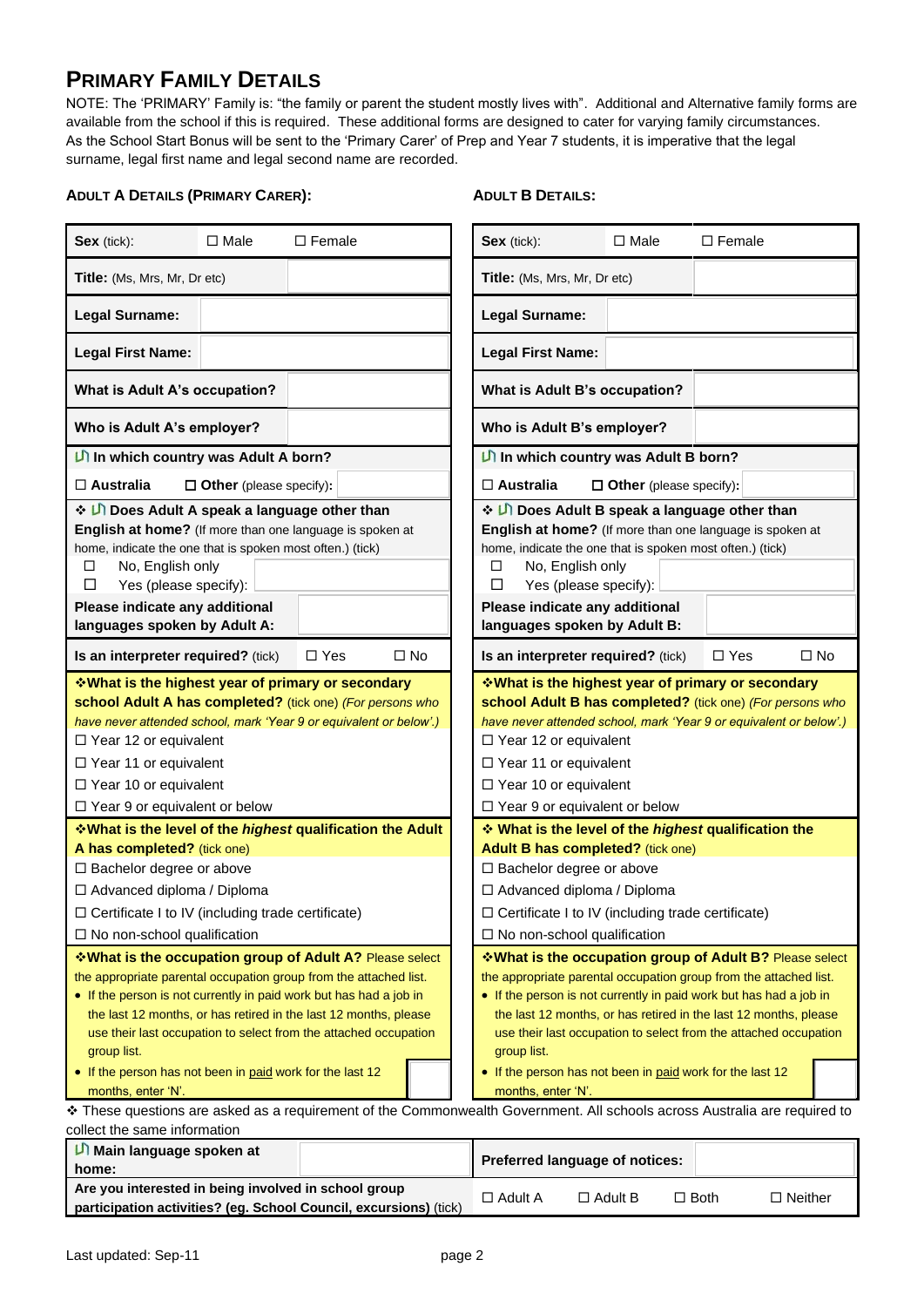## **PRIMARY FAMILY CONTACT DETAILS**

**ADULT A CONTACT DETAILS:**

### *Business Hours:*

| Can we contact Adult A at work?<br>(tick)                       | $\Box$ Yes | □ No |
|-----------------------------------------------------------------|------------|------|
| Is Adult A usually home during<br><b>business hours?</b> (tick) | $\Box$ Yes | ∩ No |
| <b>Work Telephone No:</b>                                       |            |      |
| <b>Other Work Contact</b><br>information:                       |            |      |

#### **ADULT B CONTACT DETAILS:** *Business Hours:*

| PUSIHESS FIUULS.                                                |            |      |
|-----------------------------------------------------------------|------------|------|
| Can we contact Adult B at work?<br>tick)                        | $\Box$ Yes | ⊡ No |
| Is Adult B usually home during<br><b>business hours?</b> (tick) | $\Box$ Yes | □ No |
| <b>Work Telephone No:</b>                                       |            |      |
| <b>Other Work Contact</b><br>information:                       |            |      |

### *After Hours:*

| <b>After Hours:</b>                                      |                                                                                           |                  |                                                         | <b>After Hours:</b>                                     |                         |                  |  |  |
|----------------------------------------------------------|-------------------------------------------------------------------------------------------|------------------|---------------------------------------------------------|---------------------------------------------------------|-------------------------|------------------|--|--|
|                                                          | Is Adult A usually home AFTER<br>$\Box$ Yes<br>$\Box$ No<br><b>business hours?</b> (tick) |                  | Is Adult B usually home AFTER<br>business hours? (tick) |                                                         | $\Box$ Yes<br>$\Box$ No |                  |  |  |
| <b>Home Telephone No:</b>                                |                                                                                           |                  |                                                         | <b>Home Telephone No:</b>                               |                         |                  |  |  |
| <b>Other After Hours</b><br><b>Contact Information:</b>  |                                                                                           |                  |                                                         | <b>Other After Hours</b><br><b>Contact Information:</b> |                         |                  |  |  |
| <b>Adult A's preferred method of contact: (tick one)</b> |                                                                                           |                  |                                                         | Adult B's preferred method of contact: (tick one)       |                         |                  |  |  |
| $\Box$ Mail                                              | $\Box$ Email                                                                              | $\Box$ Facsimile |                                                         | l⊟ Mail                                                 | $\Box$ Email            | $\Box$ Facsimile |  |  |
| Email address:                                           |                                                                                           |                  |                                                         | <b>Email address:</b>                                   |                         |                  |  |  |
| <b>Fax Number:</b>                                       |                                                                                           |                  |                                                         | <b>Fax Number:</b>                                      |                         |                  |  |  |

### **PRIMARY FAMILY MAILING ADDRESS:**

Write "As Above" if the same as Family Home Address

| No. & Street or PO Box |           |  |
|------------------------|-----------|--|
| Suburb:                |           |  |
| State:                 | Postcode: |  |

### **PRIMARY FAMILY DOCTOR DETAILS:**

| <b>Doctor's Name</b>                          | (tick)                  | <b>Individual or Group Practice:</b> | $\Box$ Group<br>$\Box$ Individual |
|-----------------------------------------------|-------------------------|--------------------------------------|-----------------------------------|
| No. & Street or PO Box No.:                   |                         |                                      |                                   |
| Suburb:                                       |                         |                                      |                                   |
| State:                                        |                         | Postcode:                            |                                   |
| <b>Telephone Number</b>                       |                         | <b>Fax Number</b>                    |                                   |
| <b>Current Ambulance Subscription: (tick)</b> | $\Box$ Yes<br>$\Box$ No | <b>Medicare Number:</b>              |                                   |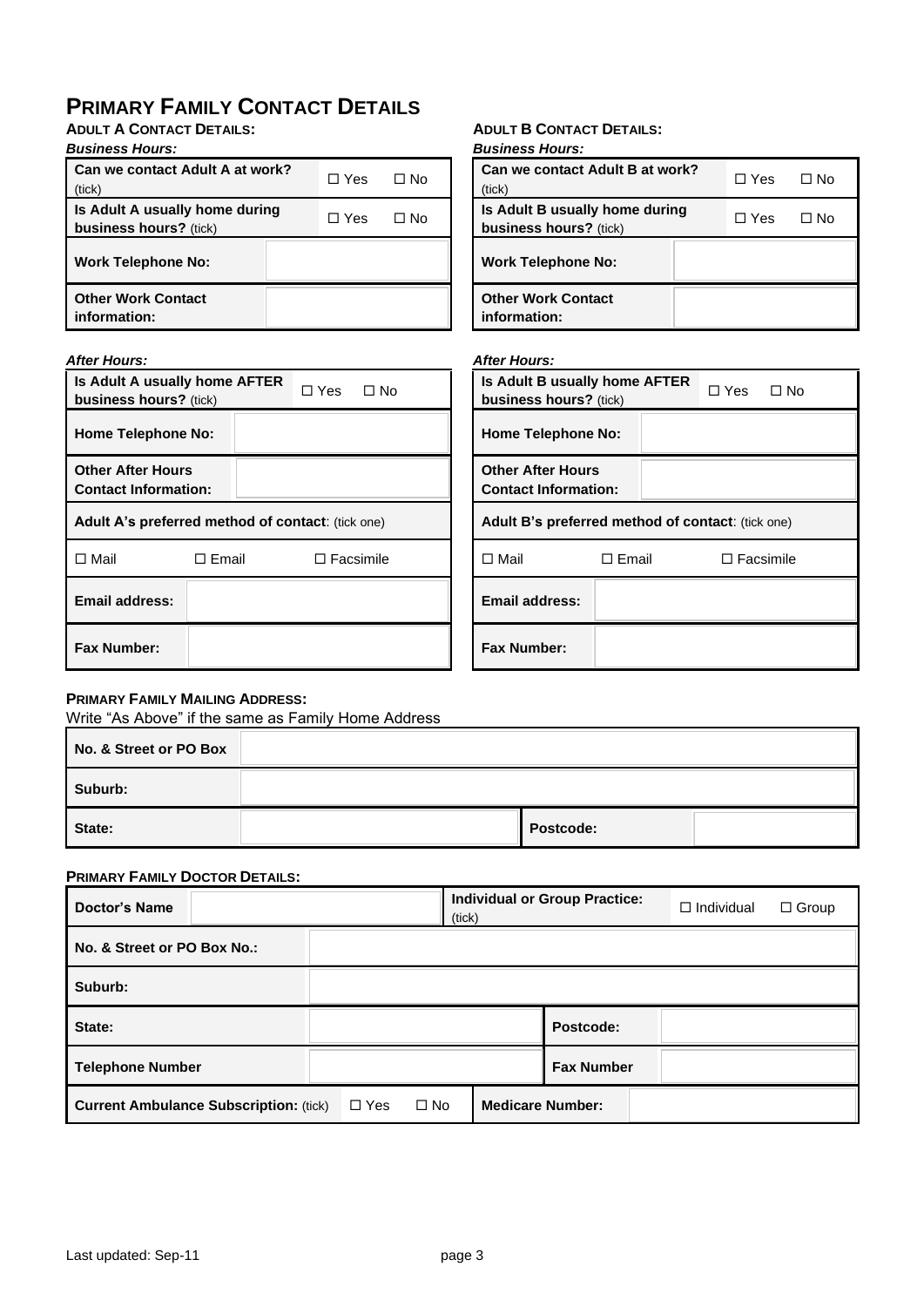## **PRIMARY FAMILY EMERGENCY CONTACTS:**

|   | <b>Name</b> | <b>Relationship</b><br>(Neighbour, Relative, Friend or Other) | <b>Telephone Contact</b> | <b>Language Spoken</b><br>(If English Write "E") |
|---|-------------|---------------------------------------------------------------|--------------------------|--------------------------------------------------|
|   |             |                                                               |                          |                                                  |
| 2 |             |                                                               |                          |                                                  |

## **OTHER PRIMARY FAMILY DETAILS**

|                                                       |               | $\Box$ Parent        | □ Step-Parent       |                    | □ Adoptive Parent      |  |  |
|-------------------------------------------------------|---------------|----------------------|---------------------|--------------------|------------------------|--|--|
| <b>Relationship of Adult A to Student: (tick one)</b> |               | $\Box$ Foster Parent | $\Box$ Host Family  | $\Box$ Relative    |                        |  |  |
|                                                       |               | $\Box$ Friend        | $\Box$ Self         | $\Box$ Other       |                        |  |  |
|                                                       |               | $\Box$ Parent        | □ Step-Parent       |                    | $\Box$ Adoptive Parent |  |  |
| Relationship of Adult B to Student: (tick one)        |               | $\Box$ Foster Parent | $\Box$ Host Family  | $\Box$ Relative    |                        |  |  |
|                                                       |               | $\Box$ Friend        | $\Box$ Self         | $\Box$ Other       |                        |  |  |
| The student lives with the Primary Family: (tick one) |               |                      |                     |                    |                        |  |  |
| $\Box$ Always                                         | $\Box$ Mostly | $\Box$ Balanced      | $\Box$ Occasionally | $\Box$ Never       |                        |  |  |
| <b>Send Correspondence addressed to: (tick one)</b>   |               | $\Box$ Adult A       | $\Box$ Adult B      | $\Box$ Both Adults | $\Box$ Neither         |  |  |

**NOTE:** Parents receiving a benefit from Centrelink and holding a current Health Care card or a current Pension card may be entitled to receive the Education Maintenance Allowance. Information on eligibility and application forms are available from the school office.

## **DEMOGRAPHIC DETAILS OF STUDENT**

|                                                                           | ◆ D In which country was the student born?                                                                                                                            |                   |                                |  |                                                 |           |  |  |  |
|---------------------------------------------------------------------------|-----------------------------------------------------------------------------------------------------------------------------------------------------------------------|-------------------|--------------------------------|--|-------------------------------------------------|-----------|--|--|--|
| $\Box$ Australia                                                          | $\Box$ Other (please specify):                                                                                                                                        |                   |                                |  |                                                 |           |  |  |  |
| Date of arrival in Australia OR Date of return to Australia: (dd-mm-yyyy) |                                                                                                                                                                       |                   |                                |  |                                                 |           |  |  |  |
|                                                                           | $\Box$ Temporary<br>What is the Residential Status of the student? (tick)<br>$\Box$ Permanent                                                                         |                   |                                |  |                                                 |           |  |  |  |
| <b>Basis of Australian Residency:</b>                                     |                                                                                                                                                                       |                   |                                |  |                                                 |           |  |  |  |
| $\Box$ Eligible for Australian Passport<br>□ Holds Australian Passport    |                                                                                                                                                                       |                   |                                |  |                                                 |           |  |  |  |
|                                                                           | □ Holds Permanent Residency Visa                                                                                                                                      |                   |                                |  |                                                 |           |  |  |  |
| Ul Visa Sub<br>Class:                                                     |                                                                                                                                                                       |                   | Visa Expiry Date: (dd-mm-yyyy) |  |                                                 |           |  |  |  |
|                                                                           | Visa Statistical Code: (Required for some sub-classes)                                                                                                                |                   |                                |  |                                                 |           |  |  |  |
|                                                                           | <b>International Student ID</b> : (Not required for exchange students)                                                                                                |                   |                                |  |                                                 |           |  |  |  |
|                                                                           | ◆ D Does the student speak a language other than English at home? (tick)<br>(If more than one language is spoken at home, indicate the one that is spoken most often) |                   |                                |  |                                                 |           |  |  |  |
| $\Box$ No, English only                                                   | $\Box$ Yes (please specify):                                                                                                                                          |                   |                                |  |                                                 |           |  |  |  |
|                                                                           | Does the student speak English? (tick)                                                                                                                                |                   |                                |  | $\Box$ Yes                                      | $\Box$ No |  |  |  |
|                                                                           | ◆ D Is the student of Aboriginal or Torres Strait Islander origin? (tick one)                                                                                         |                   |                                |  |                                                 |           |  |  |  |
| $\square$ No                                                              |                                                                                                                                                                       | □ Yes, Aboriginal |                                |  |                                                 |           |  |  |  |
| Yes, Torres Strait Islander                                               |                                                                                                                                                                       |                   |                                |  | □ Yes, Both Aboriginal & Torres Strait Islander |           |  |  |  |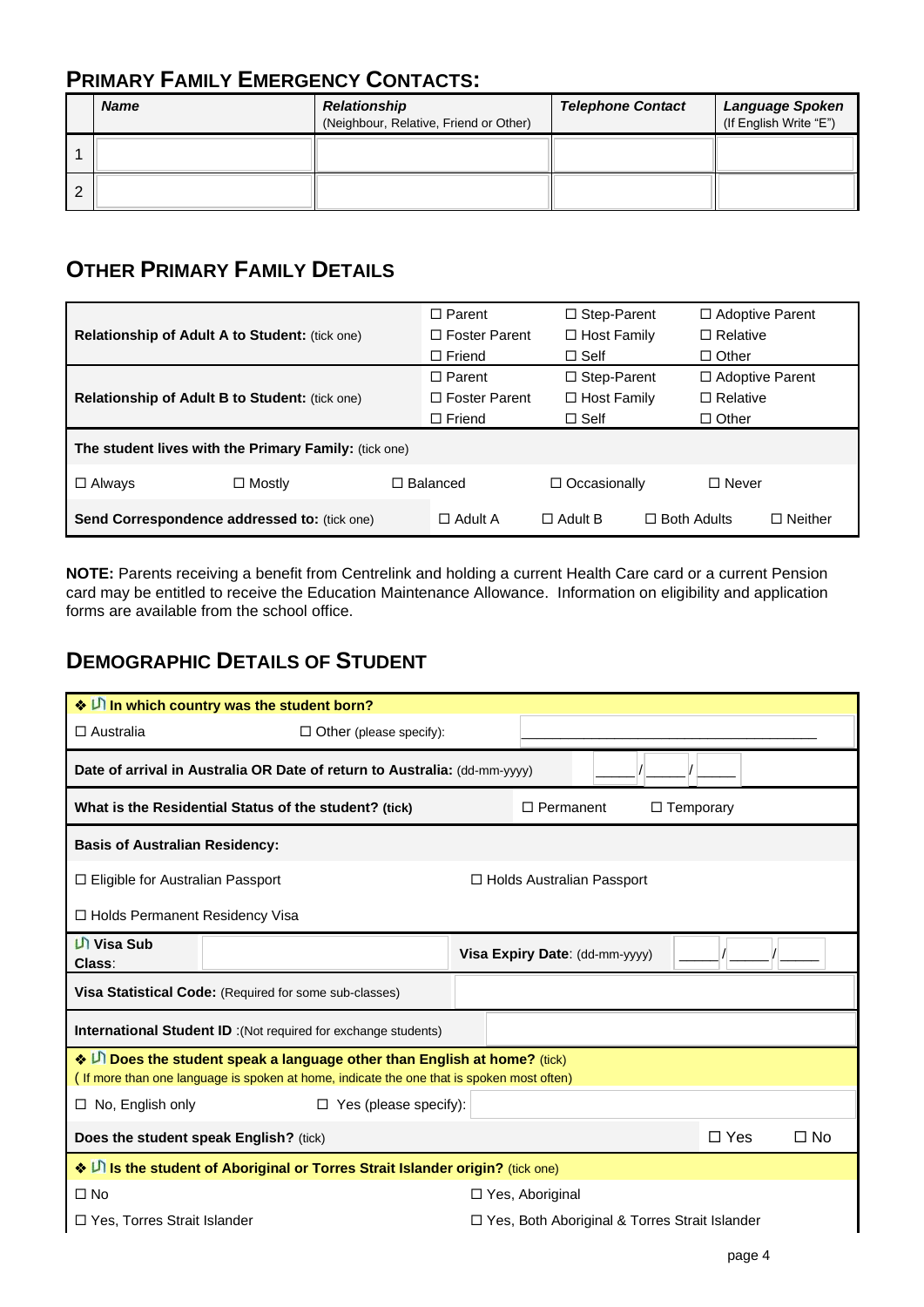| <b>What is the student's living arrangements?</b> (tick one): |                                                     |
|---------------------------------------------------------------|-----------------------------------------------------|
| $\Box$ At home with TWO Parents/ Guardians                    | $\Box$ State Arranged Out of Home Care # (See Note) |
| □ At home with ONE Parent/ Guardian                           | $\Box$ Homeless Youth                               |

 $\Box$ Independent

# State Arranged Out of Home Care - Students who have been subject to protective intervention by the Department of Human Services and live in alternative care arrangements away from their parents. These DHS-facilitated care arrangements include living with relatives or friends (kith and kin), living with non-relative families (foster families or adolescent community placements) and living in residential care units with rostered care staff.

**Note:** Special Schools – please go to section "Travel Details for Special Schools" to enter transport details.

| Beginning of journey to school:<br>Map Type |                   |              |              | Melway / VicRoads / Country Fire Authority / Other |                                    |                                   |  |  |  |  |
|---------------------------------------------|-------------------|--------------|--------------|----------------------------------------------------|------------------------------------|-----------------------------------|--|--|--|--|
| <b>Map Number</b>                           |                   | X Reference  |              |                                                    |                                    | <b>Y</b> Reference                |  |  |  |  |
| Usual mode of transport to school: (tick)   |                   |              |              |                                                    |                                    |                                   |  |  |  |  |
| $\Box$ Walking                              | $\Box$ School Bus |              | $\Box$ Train |                                                    | $\Box$ Driven                      | $\Box$ Taxi                       |  |  |  |  |
| $\Box$ Bicycle                              | $\Box$ Public Bus |              | $\Box$ Tram  |                                                    | $\Box$ Other<br>$\Box$ Self Driven |                                   |  |  |  |  |
| If student drives themself to school:       |                   | Car Reg. No. |              |                                                    |                                    | Distance to School in kilometres: |  |  |  |  |
|                                             |                   |              |              |                                                    |                                    |                                   |  |  |  |  |

| <b>Student's Religion:</b> |                                                                       |       |     |  |
|----------------------------|-----------------------------------------------------------------------|-------|-----|--|
|                            | Will the student participate in Religious Instruction classes? (tick) | ⊐∣Yes | □No |  |

❖ These questions are asked as a requirement of the Commonwealth Government. All schools across Australia are required to collect the same information.

### **SCHOOL DETAILS**

| Date of first enrolment in an Australian School:            |                                                                                                                  |                                                                                       |                                                               |                |  |            |           |            |           |
|-------------------------------------------------------------|------------------------------------------------------------------------------------------------------------------|---------------------------------------------------------------------------------------|---------------------------------------------------------------|----------------|--|------------|-----------|------------|-----------|
| Name of previous School/ Pre School                         |                                                                                                                  |                                                                                       |                                                               |                |  |            |           |            |           |
| <b>Li</b> Years of previous education:                      |                                                                                                                  |                                                                                       | What was the language of the<br>student's previous education? |                |  |            |           |            |           |
| D Does the student have a Victorian Student Number (VSN)?   |                                                                                                                  |                                                                                       |                                                               |                |  |            |           |            |           |
| Yes.<br>◻<br>Please specify:                                |                                                                                                                  | Yes, but the VSN is unknown<br>$\Box$ No. The student has never been<br>issued a VSN. |                                                               |                |  |            |           |            |           |
| $\Box$ Years of interruption to education:                  |                                                                                                                  |                                                                                       | Is the student repeating a<br>$\text{year}$ ? (tick)          |                |  | $\Box$ Yes |           | $\Box$ No  |           |
|                                                             |                                                                                                                  |                                                                                       |                                                               |                |  |            |           |            |           |
| Will the student be attending this school full time? (tick) |                                                                                                                  |                                                                                       |                                                               |                |  | $\Box$ Yes |           | $\Box$ No  |           |
|                                                             | If No, what will be the time fraction that the student will be attending this school? (i.e: $0.8 = 4$ days/week) |                                                                                       |                                                               |                |  |            |           |            |           |
| <b>Other school Name:</b>                                   |                                                                                                                  |                                                                                       |                                                               | Time fraction: |  | $\Omega$ . | Enrolled: | $\Box$ Yes | $\Box$ No |
| <b>Other school Name:</b>                                   |                                                                                                                  |                                                                                       |                                                               | Time fraction: |  | $\Omega$ . | Enrolled: | $\Box$ Yes | ∣⊡ No     |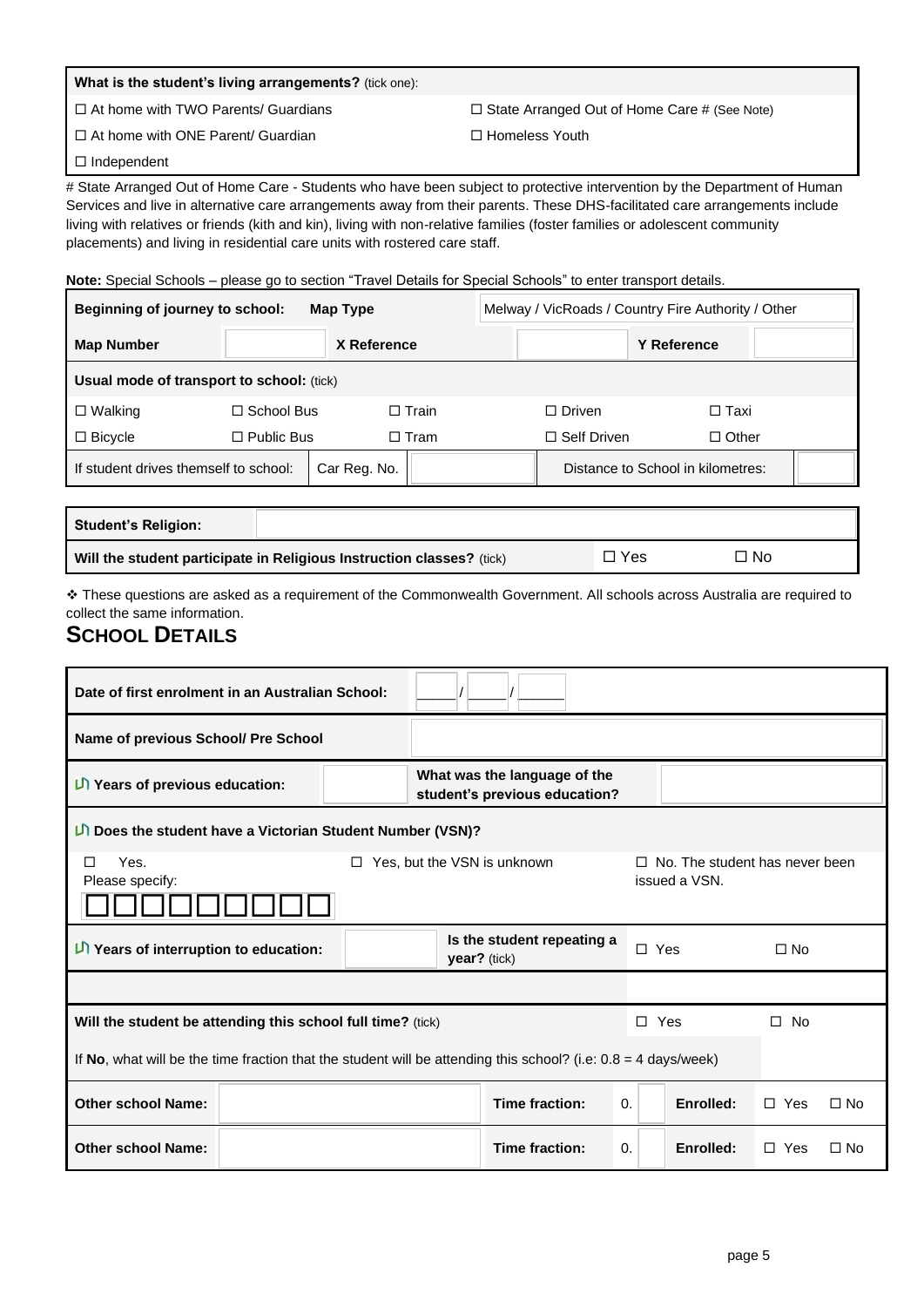## **CONDITIONAL ENROLMENT DETAILS**

In some circumstances a child may be enrolled conditionally, particularly if the required enrolment documentation to determine the shared parental responsibility arrangements for a child is not provided. Please refer to Section 4.1.2.6 of the Victorian Government Schools Reference Guide for more information

[\(http://www.education.vic.gov.au/management/governance/referenceguide/default.htm\)](http://www.education.vic.gov.au/management/governance/referenceguide/default.htm).

| <b>Enrolment conditions</b> |  |  |
|-----------------------------|--|--|
|                             |  |  |
|                             |  |  |
|                             |  |  |

### **OFFICE USE ONLY**

| Has the documentation been provided and retained on school<br>records? | □ Yes | $\square$ No |
|------------------------------------------------------------------------|-------|--------------|
| Have the conditions been met to complete the enrolment?                | コ Yes | $\square$ No |

## **STUDENT ACCESS OR ACTIVITY RESTRICTIONS DETAILS**

| Is the student at risk?                         |                                                    | $\Box$ Yes                                                                                                                    |                          | $\Box$ No                                                                             |              |  |
|-------------------------------------------------|----------------------------------------------------|-------------------------------------------------------------------------------------------------------------------------------|--------------------------|---------------------------------------------------------------------------------------|--------------|--|
|                                                 | Is there an Access Alert for the student? (tick)   | $\Box$ Yes (If Yes, then complete the<br>following questions and present a<br>current copy of the document to the<br>school.) |                          | $\Box$ No (If No, move to the immunisation<br>/ medical condition details questions.) |              |  |
| <b>Access Type: (tick)</b>                      | $\Box$ Court Order                                 | □ Family Law Order                                                                                                            | $\Box$ Restraining Order |                                                                                       | $\Box$ Other |  |
| <b>Describe any Access Restriction:</b>         |                                                    |                                                                                                                               |                          |                                                                                       |              |  |
|                                                 | Is there an Activity Alert for the student? (tick) | $\Box$ Yes                                                                                                                    |                          | $\Box$ No                                                                             |              |  |
| If Yes, then describe the Activity Restriction: |                                                    |                                                                                                                               |                          |                                                                                       |              |  |
| <b>OFFICE USE ONLY</b>                          |                                                    |                                                                                                                               |                          |                                                                                       |              |  |
|                                                 | Current custody document placed on student file?   | □ Yes                                                                                                                         |                          | $\Box$ No                                                                             |              |  |

In the event of illness or injury to my child whilst at school, on an excursion, or travelling to or from school; I authorise the Principal or teacher-in-charge of my child, where the Principal or teacher-in-charge is unable to contact me, or it is otherwise impracticable to contact me to: (cross out any unacceptable statement)

- consent to my child receiving such medical or surgical attention as may be deemed necessary by a medical practitioner,
- administer such first aid as the Principal or staff member may judge to be reasonably necessary.

| Signature of Parent/Guardian: | Date |  |  |  |
|-------------------------------|------|--|--|--|
|                               |      |  |  |  |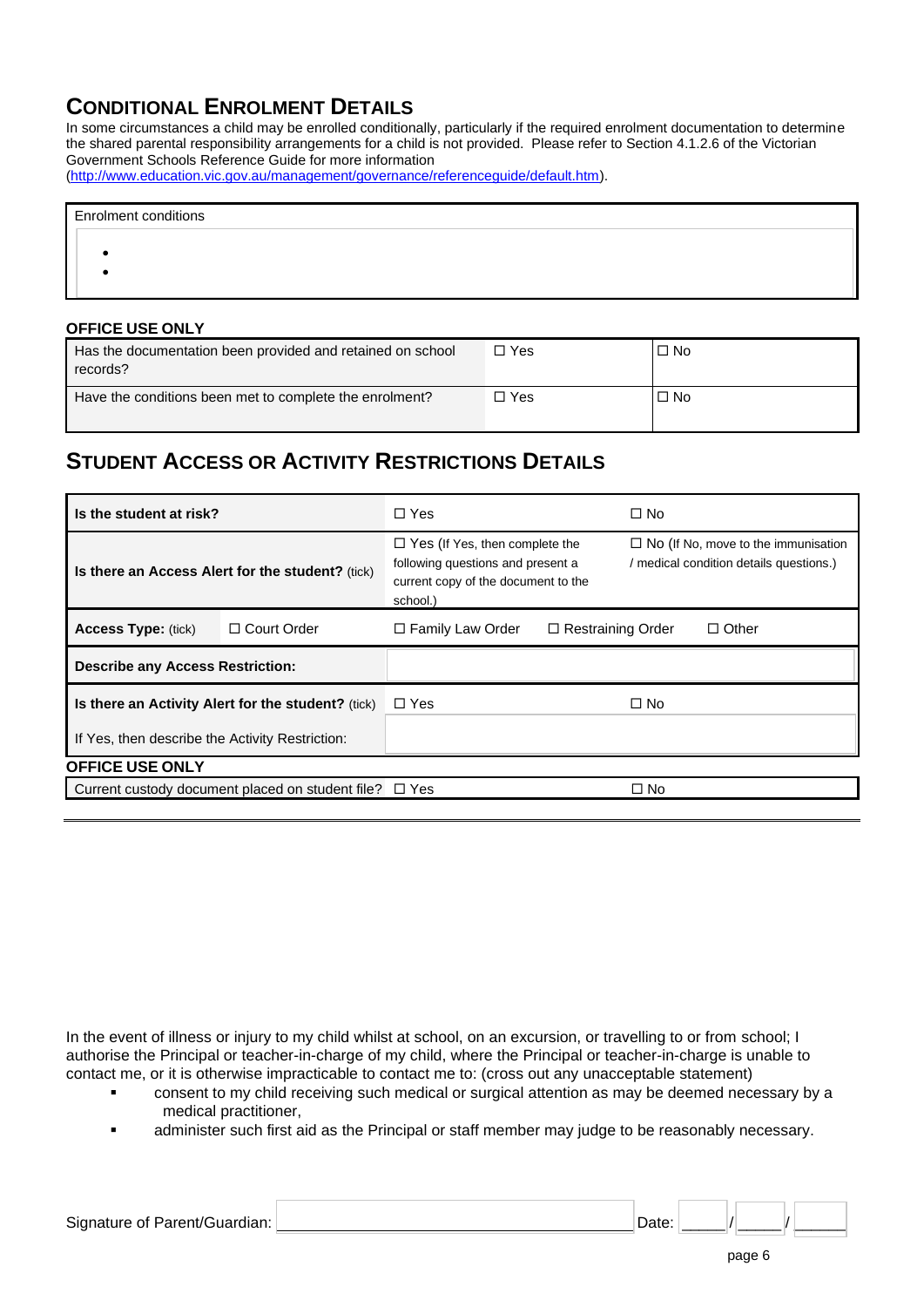### **STUDENT MEDICAL DETAILS MEDICAL CONDITION DETAILS:**

| <b>IVIEDICAL CONDITION DETAILS.</b>                                                                  |          |            |           |           |            |              |
|------------------------------------------------------------------------------------------------------|----------|------------|-----------|-----------|------------|--------------|
| $\Box$ Does the student suffer from any of the                                                       | Hearing: | $\Box$ Yes | $\Box$ No | Vision    | $\Box$ Yes | $\square$ No |
| following impairments? (tick)                                                                        | Speech:  | $\Box$ Yes | $\Box$ No | Mobility: | I⊡ Yes     | '⊡ No        |
| Does the student suffer from Asthma? (tick) If No, please go to the Other Medical Conditions section |          | $\Box$ Yes | $\Box$ No |           |            |              |

### **ASTHMA MEDICAL CONDITION DETAILS:**

Answer the following questions **ONLY** if the student suffers from any asthma medical conditions.

| Please indicate if the student suffers from any of the<br>following symptoms: (tick)                     |                                  | If my child displays any of these symptoms please: (tick) |                                   |                                                     |                     |              |                  |  |
|----------------------------------------------------------------------------------------------------------|----------------------------------|-----------------------------------------------------------|-----------------------------------|-----------------------------------------------------|---------------------|--------------|------------------|--|
| $\Box$ Cough                                                                                             |                                  | Inform Doctor                                             |                                   |                                                     | $\Box$ Yes          | $\Box$ No    |                  |  |
| $\Box$ Difficulty Breathing                                                                              |                                  |                                                           |                                   | Inform Emergency Contact                            |                     | $\Box$ Yes   | $\Box$ No        |  |
| $\Box$ Wheeze                                                                                            |                                  |                                                           | <b>Administer Medication</b>      |                                                     |                     | l⊡∣Yes       | $\Box$ No        |  |
| $\Box$ Exhibits symptoms after exertion                                                                  |                                  |                                                           | <b>Other Medical Action</b>       |                                                     |                     | l⊡ Yes       | $\Box$ No        |  |
| $\Box$ Tight Chest                                                                                       |                                  |                                                           | If yes, please specify:           |                                                     |                     |              |                  |  |
| $\Box$ No<br>Has an Asthma Management Plan been provided to School?<br>$\Box$ Yes                        |                                  |                                                           |                                   |                                                     |                     |              |                  |  |
| Name of medication taken:<br>$\Box$ No<br><b>Does the student take medication?</b> (tick)<br>$\Box$ Yes  |                                  |                                                           |                                   |                                                     |                     |              |                  |  |
| Is the medication taken regularly by the student (preventive) or only in response<br>to symptoms? (tick) |                                  |                                                           |                                   |                                                     | $\Box$ Preventative |              | $\Box$ Response  |  |
| Indicate the usual dosage of<br>medication taken:                                                        |                                  |                                                           |                                   | Indicate how frequently<br>the medication is taken: |                     |              |                  |  |
| <b>Medication is usually administered by: (tick)</b>                                                     |                                  | $\Box$ Student                                            |                                   | $\Box$ Nurse                                        | $\Box$ Teacher      | $\Box$ Other |                  |  |
| $\Box$ with Student<br><b>Medication is stored:</b> (tick)                                               |                                  |                                                           | $\Box$ with Nurse                 | $\Box$ Fridge in Staff Room                         |                     |              | $\Box$ Elsewhere |  |
| Dosage time                                                                                              | <b>Reminder required?</b> (tick) | l⊟ Yes                                                    | $\Box$ No<br><b>Poison Rating</b> |                                                     |                     |              |                  |  |

### **OTHER MEDICAL CONDITIONS**

| (More copies of the other medical condition forms are available on request from the school.)               |  |                                  |  |                      |                |                                                     |              |                      |                     |                 |           |
|------------------------------------------------------------------------------------------------------------|--|----------------------------------|--|----------------------|----------------|-----------------------------------------------------|--------------|----------------------|---------------------|-----------------|-----------|
| Does the student have any other medical condition? (tick)                                                  |  |                                  |  |                      |                |                                                     |              | $\Box$ Yes           | $\Box$ No           |                 |           |
| If yes, please specify:                                                                                    |  |                                  |  |                      |                |                                                     |              |                      |                     |                 |           |
| Symptoms:                                                                                                  |  |                                  |  |                      |                |                                                     |              |                      |                     |                 |           |
| If my child displays any of the symptoms above please: (tick)                                              |  |                                  |  |                      |                |                                                     |              |                      |                     |                 |           |
| Inform Doctor                                                                                              |  |                                  |  | $\Box$ Yes           | $\square$ No   | Inform Emergency Contact                            |              |                      |                     | $\Box$ Yes      | $\Box$ No |
| <b>Administer Medication</b>                                                                               |  |                                  |  | $\Box$ Yes           | $\Box$ No      | <b>Other Medical Action</b>                         |              |                      |                     | $\square$ Yes   | $\Box$ No |
|                                                                                                            |  |                                  |  |                      |                | If yes, please specify:                             |              |                      |                     |                 |           |
| Name of medication taken:<br><b>Does the student take medication?</b> (tick)<br>$\Box$ Yes<br>$\square$ No |  |                                  |  |                      |                |                                                     |              |                      |                     |                 |           |
| Is the medication taken regularly by the student (preventive) or only in<br>response to symptoms? (tick)   |  |                                  |  |                      |                |                                                     |              |                      | $\Box$ Preventative | $\Box$ Response |           |
| Indicate the usual dosage of<br>medication taken:                                                          |  |                                  |  |                      |                | Indicate how frequently the<br>medication is taken: |              |                      |                     |                 |           |
| <b>Medication is usually administered by: (tick)</b>                                                       |  |                                  |  |                      | $\Box$ Student |                                                     | $\Box$ Nurse |                      | Teacher             | $\Box$ Other    |           |
| <b>Medication is stored: (tick)</b><br>$\Box$ with Student                                                 |  |                                  |  | $\square$ with Nurse | Room           | $\Box$ Fridge in Staff                              |              | Elsewhere            |                     |                 |           |
| Dosage time                                                                                                |  | <b>Reminder required?</b> (tick) |  |                      | $\Box$ Yes     | $\Box$ No                                           |              | <b>Poison Rating</b> |                     |                 |           |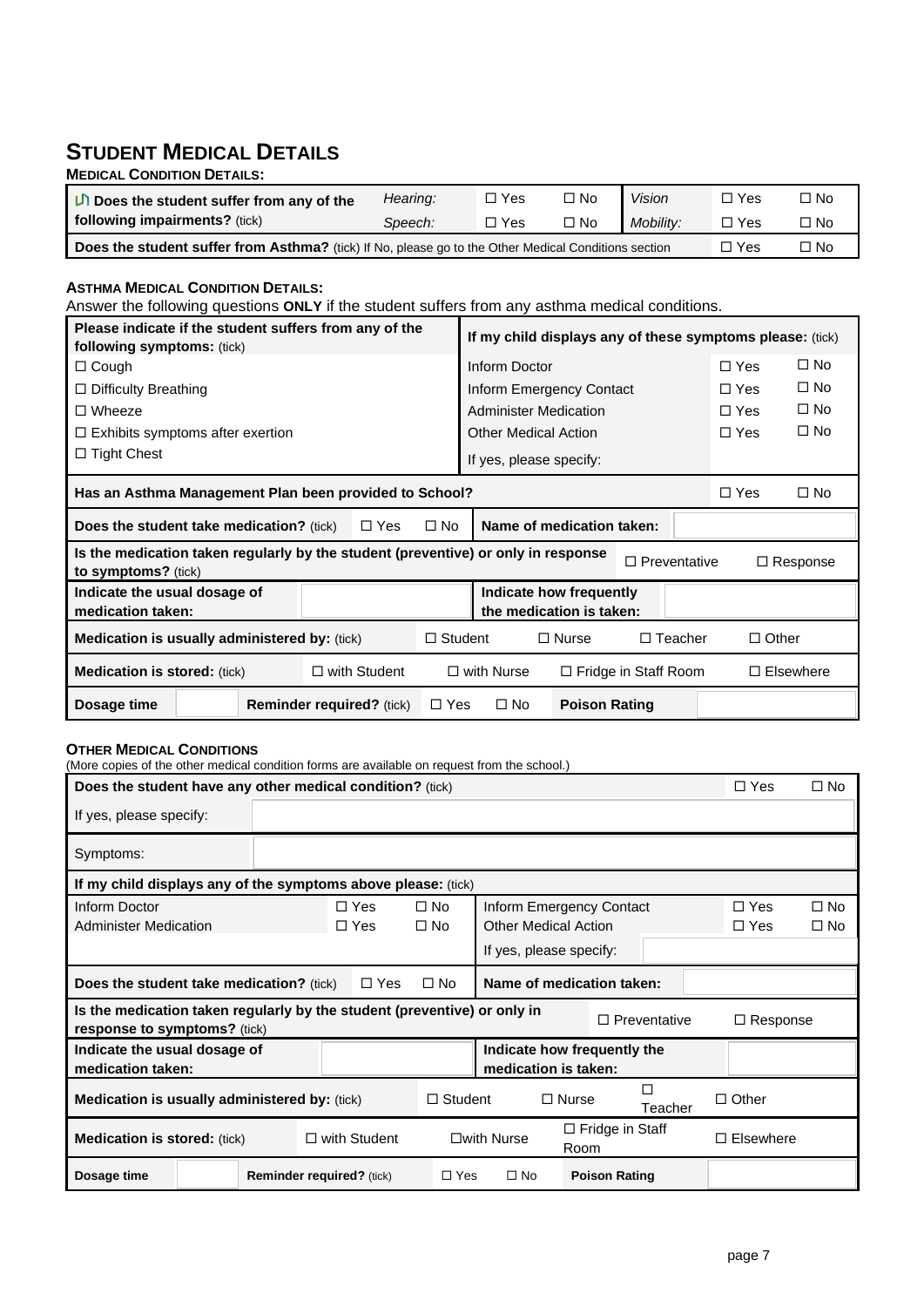**The enrolment form information you provide is entered into the school's computerised administrative system for educational, administrative and reporting purposes. The information marked with the symbol is also transferred to the Ultranet (an online learning environment across all Victorian schools) to set up your child's profile in the Ultranet and for administrative and reporting purposes. Your child's information will be viewed only by authorised staff. More detail about the Ultranet and privacy is available in the Ultranet guide provided to you. You may ask the school not to**  activate your child's profile in the Ultranet however the information marked with <sup>[1]</sup> on this form will be provided to the **Ultranet.**

Thank you for taking the time to complete this Student Enrolment form. We understand that the information you have provided is confidential and will be treated as such, but the details are required to enable staff to properly enrol your child at our school.

| I certify that the information contained within this form is correct.<br>If the Enrolment is completed electronically please print your name below authorising us to use this as your signature. |       |
|--------------------------------------------------------------------------------------------------------------------------------------------------------------------------------------------------|-------|
| Signature of Parent/Guardian:                                                                                                                                                                    | Date: |